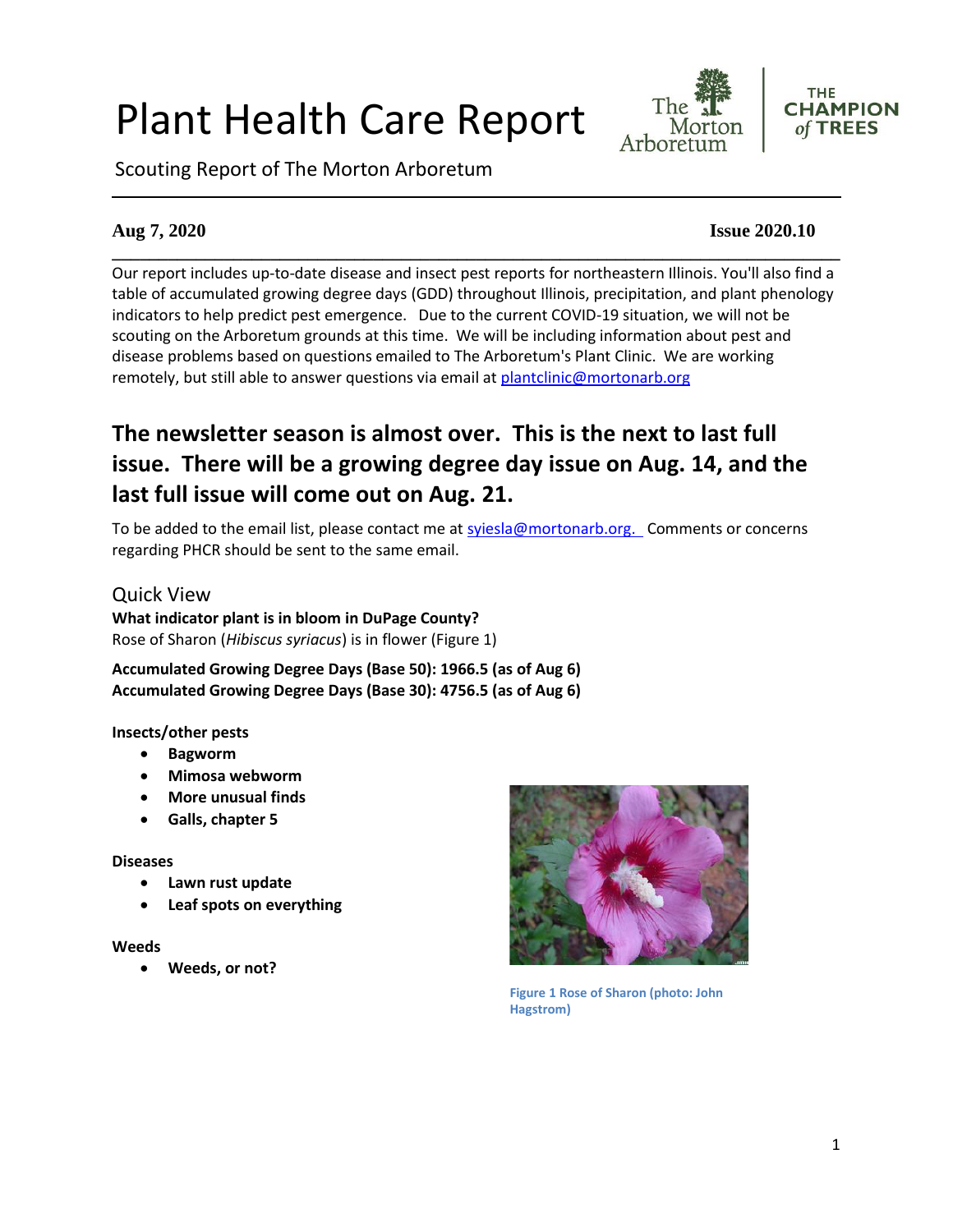# **Thank you!**

Writing the Plant Health Care Report has been more challenging this year without the regular scouts in the field. As I have mentioned previously, I can glean information from the Plant Clinic email, the scouts looking around their own neighborhoods and observations I can make while driving around the area. I am also receiving help from our Plant Clinic volunteers. They live in many different communities (and counties) in the Chicago region and they are very observant. I put out the call to them to tell me what they are seeing. The response is great and has allowed me to write a fuller and more in-depth newsletter than I thought I would. Never doubt the power of a group of volunteers. Thanks to them for helping and thanks to you for reading.

# Degree Days and Weather Information

We are once again offering Lisle readings right above the Arboretum readings. The spread between these two sites shows that temperatures can vary over a short distance, which means growing degree days can be quite variable as well.

As of Aug 6, we have 1966.5 base-50 growing degree days (GDD). The historical average (1937-2019) for this date is 1860 GDD $_{50}$ . Since January 1, we have had 27.57 inches of precipitation. Historical average (1937-2019) for precipitation Jan-Aug is 29.7 inches.

| Location                 | <b>B</b> <sub>50</sub> Growing Degree Days |
|--------------------------|--------------------------------------------|
|                          | Through Aug 6, 2020                        |
| Carbondale, IL*          | 2541                                       |
| Champaign, IL*           | 2151                                       |
| Glencoe*                 | 1539                                       |
| Chicago Botanic Garden** | 1947                                       |
| Chicago O'Hare*          | 2013                                       |
| Kankakee, IL*            | 2003                                       |
| Lisle, $IL^*$            | 2054                                       |
| The Morton Arboretum     | 1966.5                                     |
| Quincy, IL*              | 2266                                       |
| Rockford, IL*            | 1894                                       |
| Springfield, IL*         | 2220                                       |
| Waukegan, $IL*$ (60087)  | 1763                                       |
| Waukegan, IL* (60085)    | 1834                                       |

\*We obtain most of our degree day information from the GDD Tracker from Michigan State University web site. For additional locations and daily degree days, go t[o http://www.gddtracker.net/](http://www.gddtracker.net/)

\*\*Thank you to Chris Henning, Chicago Botanic Garden, for supplying us with this information.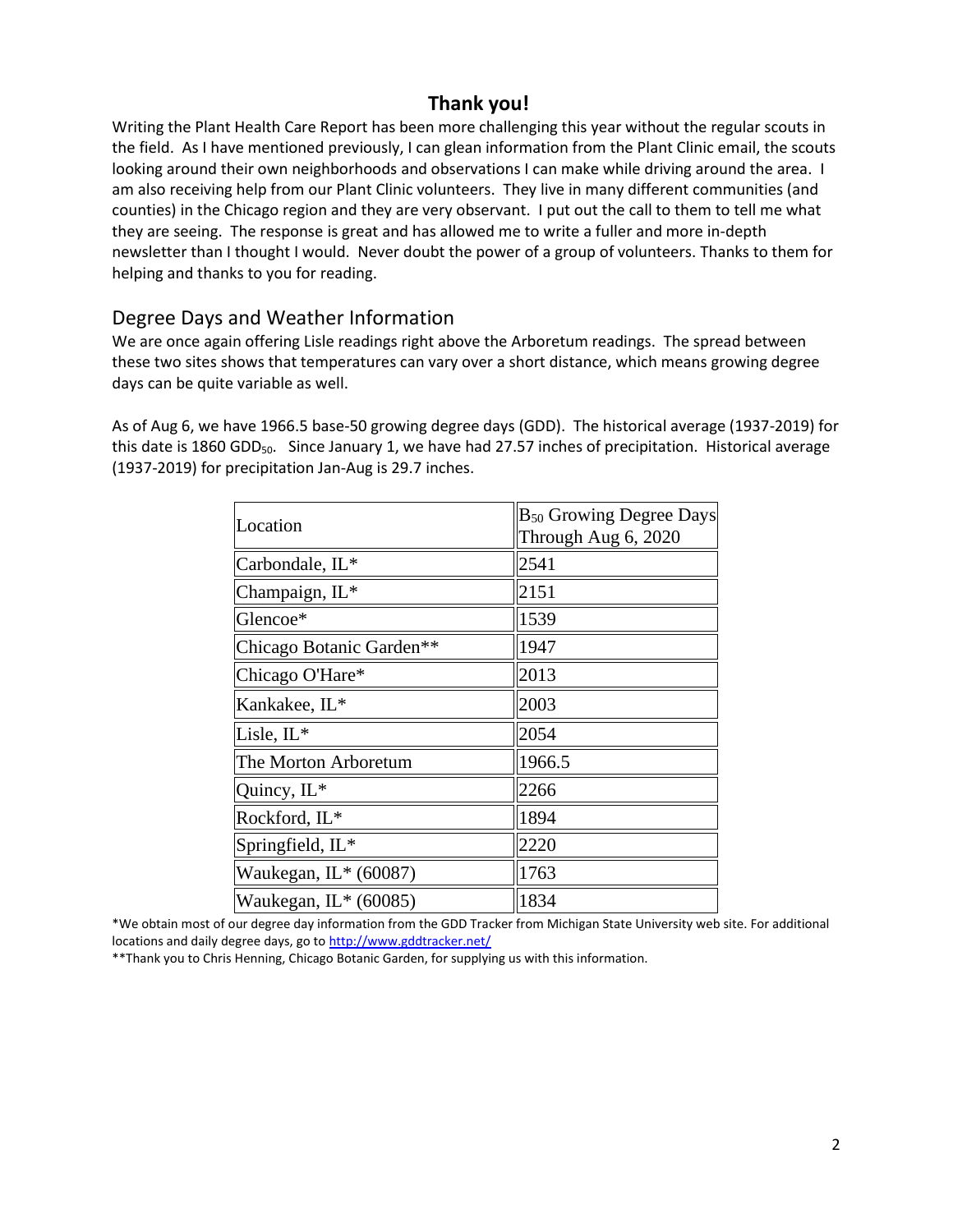#### **How serious is it?**

This year, articles will continue to be marked to indicate the severity of the problem. Problems that can definitely compromise the health of the plant will be marked "serious".Problems that have the potential to be serious and which may warrant chemical control measures will be marked "potentially serious". Problems that are seldom serious enough for pesticide treatment will be marked "minor". Articles that discuss a problem that is seen now, but would be treated with a pesticide at a later date, will be marked "treat later". Since we will cover weeds from time to time, we'll make some categories for them as well. "Aggressive" will be used for weeds that spread quickly and become a problem and "dangerous" for weeds that might pose a risk to humans.

#### **Pest Updates: Insects**

#### **Bagworm (potentially serious)**

We have been receiving scattered reports of bagworm (*Thyridopteryx ephemeraeformis*) recently, but not with any regularity. Bagworms overwinter as eggs inside the female bag. The bag can contain between 300 and 1,000 eggs. The eggs hatch in early summer, and the young larvae suspend from a silk string and are often "ballooned" by wind to nearby plants. When a suitable host plant is found, larvae begin to form bags over their bodies. They move to a sturdy branch, attach the bag (fig. 2) with a strong band of silk, and then pupate. By mid-August the larvae have matured and are 1 to 1-1/2 inches in length, and their completed bags are 1-1/2 to 2-1/2 inches long. About four weeks later, adults emerge and mating occurs. The sedentary female,



**Figure 2 Bagwwom bag hanging on stem**

which has no eyes, wings, legs, antennae, or functional mouthparts, lays eggs and is then mummified around the egg mass within the bag.

The tiny cone-shaped brownish bags are constructed from silk and camouflaged with bits of twigs and foliage from the host plant. Larvae stick their heads and front legs out of the top of the bags to feed and move (fig. 3). The feeding by young larvae results in holes in the foliage of deciduous plants and loss of needles on evergreens. As the larvae grow, they enlarge their bags and feed on the entire leaf, leaving only veins. Bagworm populations can build rapidly and quickly defoliate their hosts. Healthy deciduous trees can usually tolerate consecutive years of severe defoliation



**Figure 3 Bagworm caterpillar peeking out of bag**

before they are killed. Evergreen trees, on the other hand, can be killed by just one year of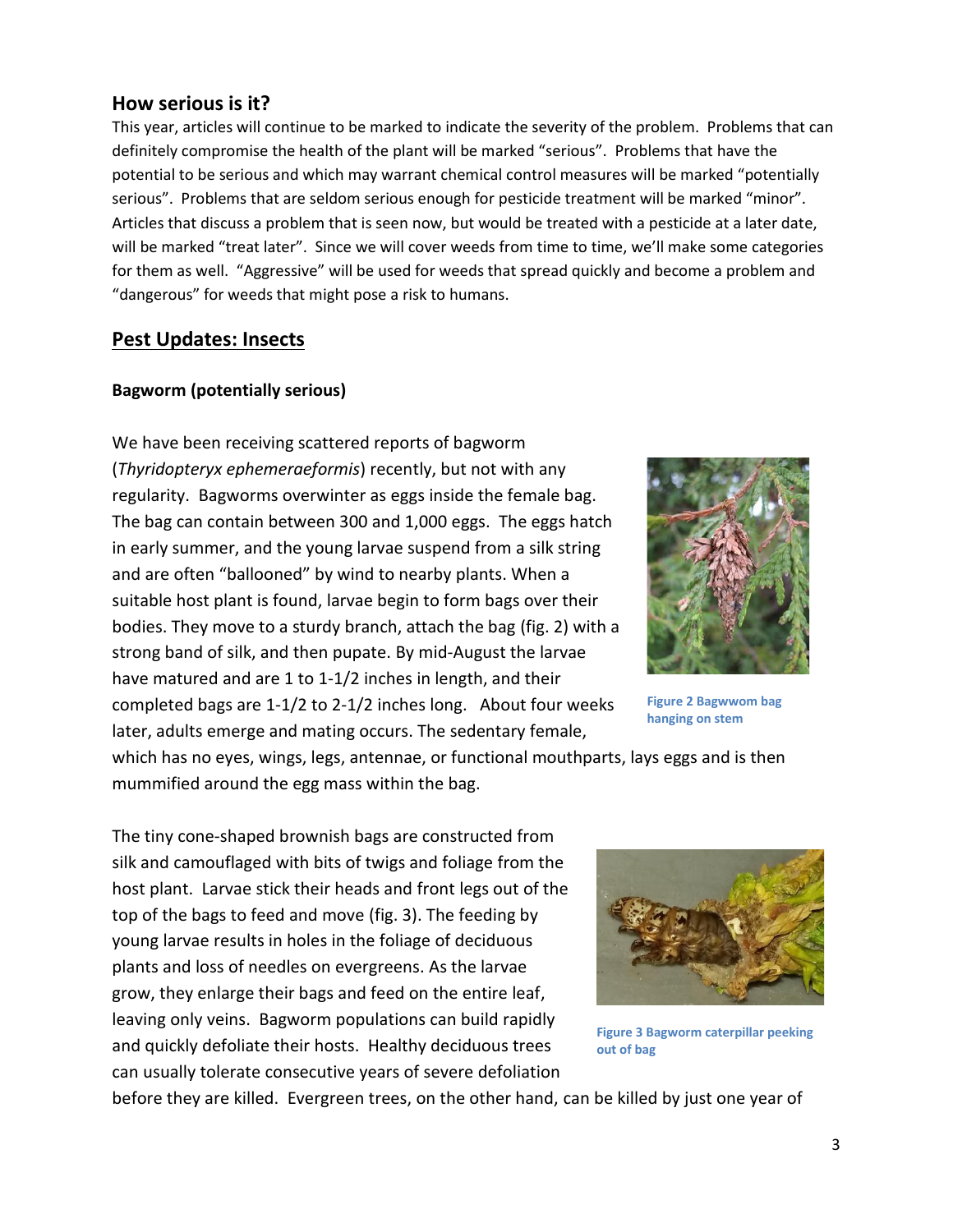severe defoliation. Bagworm larvae feed on over 120 species of trees and shrubs. Their bags are made of the foliage they're feeding on, so a bagworm feeding on pine will have pine needles in its bag, while a bagworm feeding on a crabapple will have pieces of crabapple leaves decorating its bag.

In 2018, the Forest Health lab at the Arboretum's Center for Tree Science studied bagworm eggs' ability to survive cold temperatures. However, the research project was derailed by the 2018 Polar Vortex, which killed all bagworm eggs still in the field! While the research did not go as planned, it was found that several days of very cold temperatures can have a significant impact on bagworm survival, and reduced bagworm populations that following summer. Interestingly, of the bagworms collected before the Polar Vortex, those using bald cypress and hackberry as hosts had higher survival rates than those using crabapple, honey locust, maple, or oak (although future research is needed to confirm this).

**Management:** It is too late in the season to consider using insecticides. Handpicking bags from now until early spring will help control populations for next year. If they can't hatch, they can't feed, so this is more effective than people think.

#### Good websites:

<http://www.mortonarb.org/trees-plants/tree-and-plant-advice/help-pests/bagworms> <http://ento.psu.edu/extension/factsheets/bagworm>

#### **Mimosa webworm (minor)**

Thanks to arborist Chris Mest for bringing this to our attention. This is not a pest that we

commonly see in northern Illinois, but Chris spotted it in northern Cook County. We don't grow mimosa here, but this insect also likes Honeylocust (*Gleditsia triacanthos*), and apparently the cultivar 'Sunburst' is a big crowd pleaser for this uncommon pest. We may be seeing mimosa webworm this year since our winter was a bit on the mild side.

Mimosa webworm (*Homadaula anisocentra*) adults are silvery-white to gray moths with black spots (sort of like dalmatians with wing). The adults



**Figure 4 Webbing and dead leaves caused by mimosa webworm (Photo: Chris Mest)**

emerge from late spring into early summer and mate and lay eggs. Further south in Illinois, there are two generations per year, but we can't verify that we had two here. The first generation is usually a smaller one and the damage may go unnoticed, scattered among the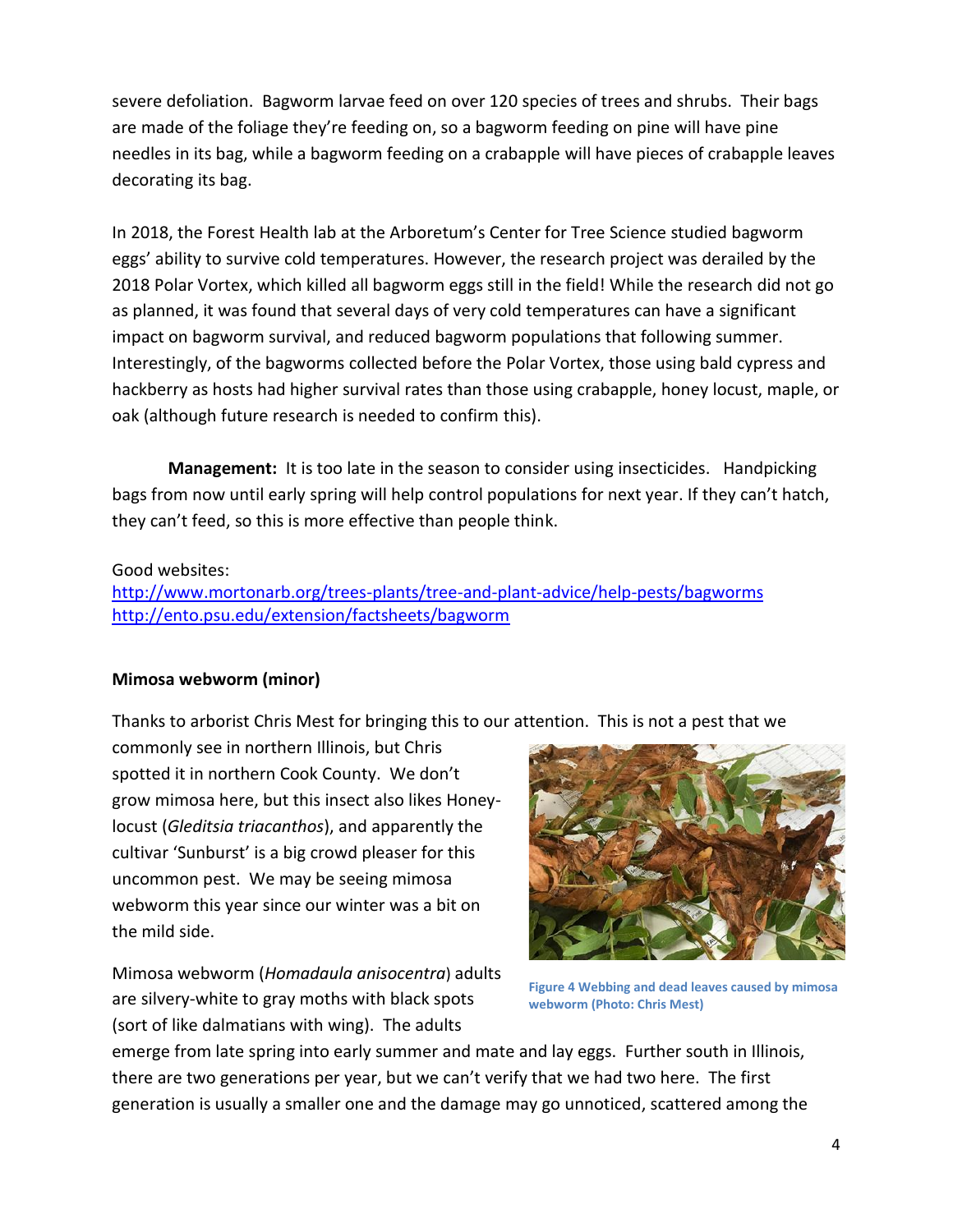branches of a large tree. The first- generation caterpillars will web together only 2 to 3 leaflets and feed on those leaflets inside the web. They will pupate in the web and, when the moths

emerge and mate, they will use the webbing as a place to lay the eggs of the second generation.

The second generation is larger and will web together more leaflets (fig. 4), so the problem is much more obvious, with the webbing being more noticeable, especially when the leaflets inside turn brown (fig. 5). Also, the webbing is filled with frass (insect excrement). When the second generation is ready to pupate, they will do so under loose bark or on nearby buildings, under siding and around windows. Since we are seeing mimosa webworm this year, it might be a good idea to note trees with the webbed leaves and be watching for them in the same area next year.



**Figure 5 Mimosa webworm damage (Photo: Chris Mest)**

**Management:** This is an occasional pest and at this point, not a highly damaging one in our area, so management is not needed at this point. This will be a pest to watch for the future, especially when we have milder winters.

#### **More Unusual Finds**

Usually at this time of year, most of the insects have been out and done their damage and we often find less and less to report. So, the mimosa webworm was a bit of a surprise and I thought, well I guess one new late-comer is okay. Then I went into my own yard and found weird things going on there as well.

Looking at the leaves of my tuliptree (*Liriodendron tulipifera*), I found intricate trails had been tunneled in the leaves. This appears to be damage from the aptly named tuliptree leafminer (*Phyllocnistis liriodendronella)*. The larva of this little moth mines into the leaf and his trail is marked by a central red to brown line down the middle of it (fig.6). The damage appears to be minor and my tree is no worse for wear. The odd thing is that according to various internet



**Figure 6 Mines caused by tuliptree leafminer**

sources, this is another insect that is not common in our area. The website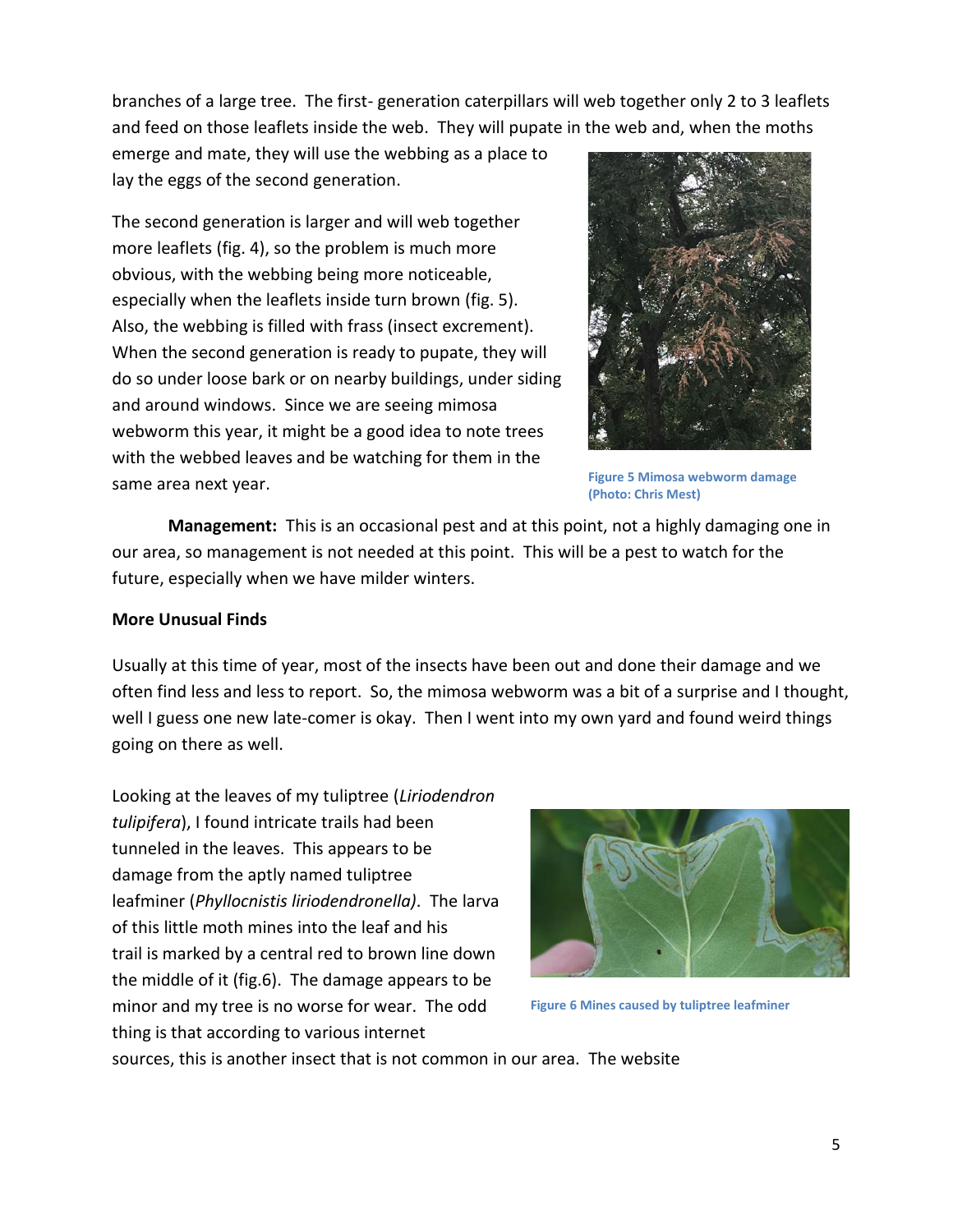[www.butterfliesandmoths.org](http://www.butterfliesandmoths.org/) does record a confirmed [observation](https://www.butterfliesandmoths.org/species/phyllocnistis-liriodendronella) of this insect in northwestern Indiana last year. Also, the website [inatualist.ca](https://inaturalist.ca/observations/53304332) indicates a possible sighting this summer, in Erin, WI which is north of Milwaukee.

I also discovered a tiny, black beetle (fig.7) feeding on the flower buds of my perennial hibiscus (*Hibiscus* 'Midnight Marvel'). So far, I have not been able to identify them and they



**Figure 7 Tiny beetle attacking hibiscus buds**

don't match up with pests common on hibiscus. The damage they are doing is fairly minor. Their feeding is causing brown areas on the outside of the flower sepals, but does not seem to damage the petals or open flowers. The plant continues to flower well. If I can get this little guy identified, I will give you an update.

# **Galls, chapter 5 (minor)**

This is going to be a short chapter, as we have not had many gall reports recently. One of our Plant Clinic volunteers reports that cypress twig gall is now out on bald-cypress (*Taxodium distichum*). Cypress twig gall is also caused by a midge (*Taxodiomyia* species). These white, oval galls form along the ends of branchlets (fig. 8). The galls will fall off the tree with the deciduous branchlets in autumn.



**Figure 8 Cypress twig gall**

Good website: Here is a great website for a picture sheet featuring many common galls:

[https://fieldguides.fieldmuseum.org/sites/default/files/rapid-color-guides](https://fieldguides.fieldmuseum.org/sites/default/files/rapid-color-guides-pdfs/1170_usa_common_galls_of_the_chicago_region_0.pdf)pdfs/1170 usa common galls of the chicago region 0.pdf

# **Pest Updates: Disease**

#### **Lawn rust update (minor)**

In the last full issue, I wrote an article about rust on lawns even though we had not seen it. The time of year and the weather had both been right for this fungal problem to be out there. Since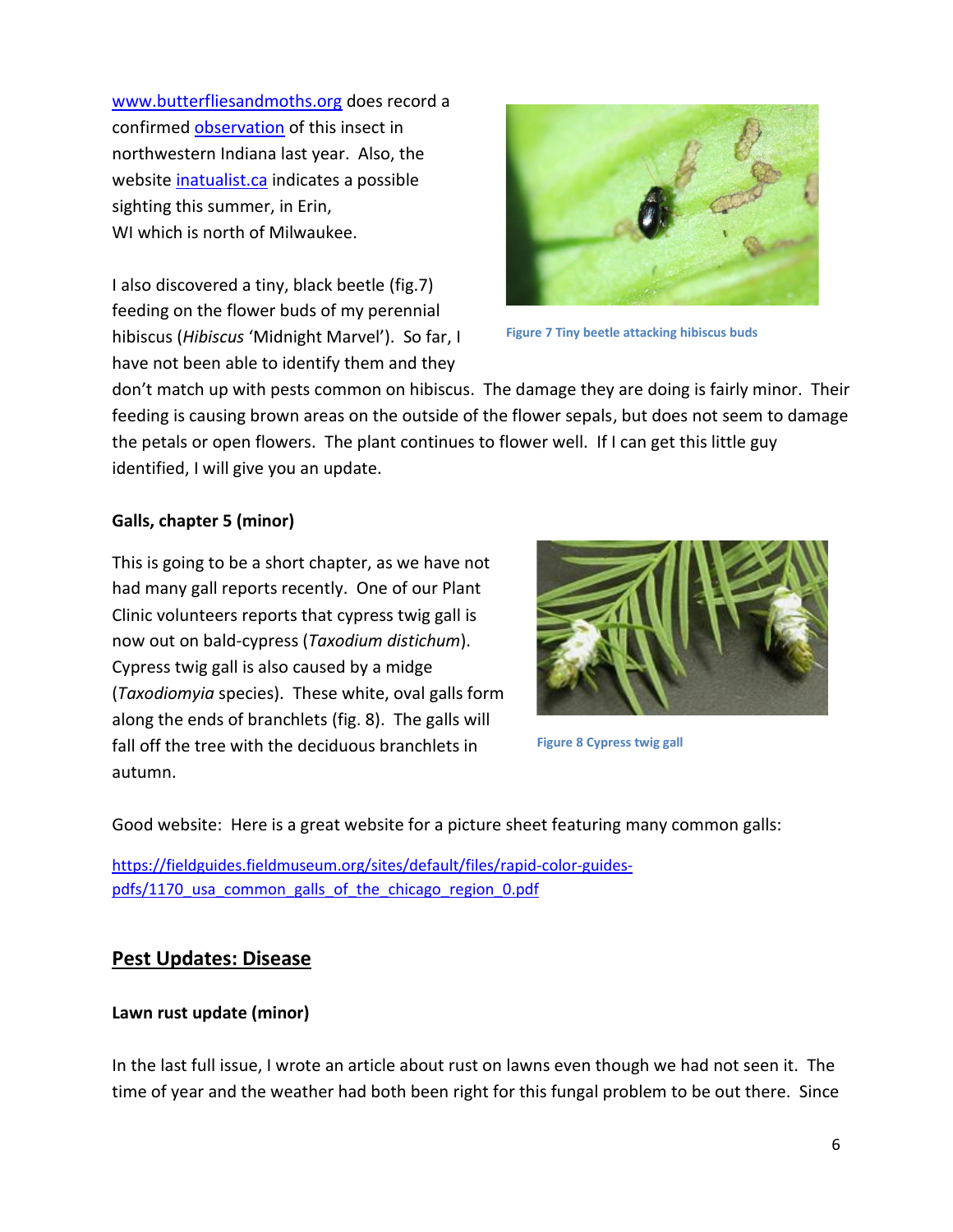I wrote that article two of the Plant Clinic volunteers have emailed me to say that they have orange shoes! So, the rust is showing up. Refer to [issue 9](https://www.mortonarb.org/news/plant-health-care-report-issue-2020-9) for the full article.

### **Leaf spots on everything (minor)**

We had a WET spring. Fungi love water. If you look around the landscape, it seems like every tree, shrub and flowering plant has some sort of fungal leaf spot. That tends to happen when we have a rainy spring. This year, the rain came at a very inopportune time, just as the new leaves were opening on many plants. Many leaf infections occurred during that rainy spell. The symptoms take a little time to develop. Luckily, the majority of leaf spots are minor, doing little to no harm to the host plant. Leaf spots that lead to defoliation of the plant, especially early in the season, are of concern because they limit the plant's ability to make food (leaves are the food factories of the plant). Most leaf spots do not lead to defoliation and do not require any treatment. No one likes to look at spotted leaves, but at least the long-term health of the tree is not in danger (and as I much as I hate to say it, before we know it, the leaves will be falling because it is autumn.

# **Pest Updates: Weeds**

#### **Weeds, or not?**

This year, we have received multiple reports on four 'weeds'. The reason I put that word in

quotes is that all of the plants in question are native plants, but ones that can get very busy and take over the yard. So, let's look at who is showing up in home gardens all over the region, as well as on the Arboretum grounds.

Our first contender (fig. 9) is [stickseed](https://www.illinoiswildflowers.info/woodland/plants/stickseed.htm) (*Hackelia virginiana*). We have been aware of this weed for many years. This one is tricky. Early in its growth, it resembles purple coneflower. So, most people assume



**Figure 9 Stickseed**

that their coneflower made seedlings and they stop thinking about it. Then, before they know if, this plant has flowered and made seed pods. The seed pods are small and covered with little hooks like a bur. Once they are on your gardening gloves, they are almost impossible to remove. Get this one before it goes to seed. When I see this one in my yard, I get rid of it as soon as I can.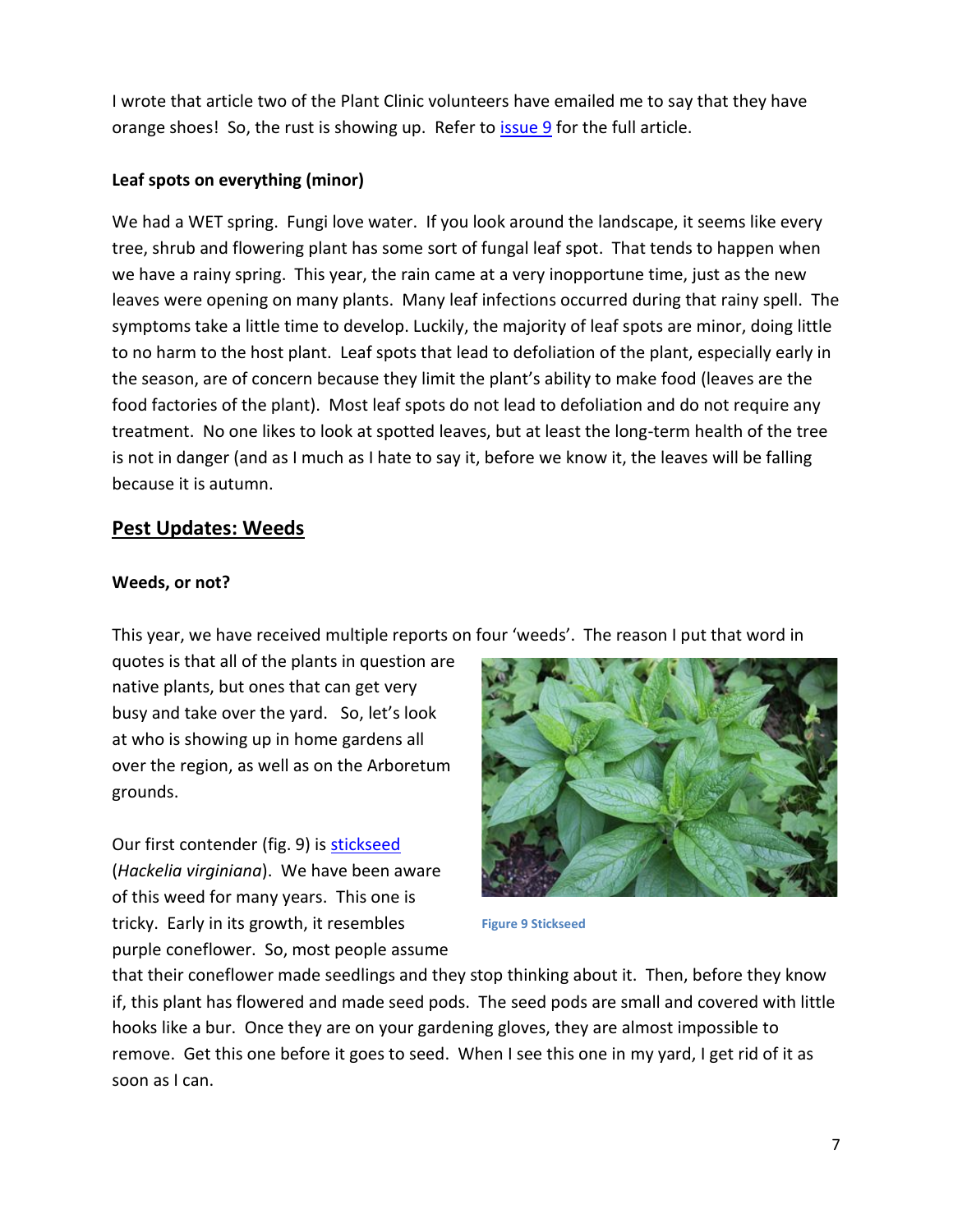Our second weed (fig. 10) is [black snakeroot](https://www.illinoiswildflowers.info/woodland/plants/cm_blsnakeroot.htm) (*Sanicula odorata*). It is native to most of Illinois,

but we don't generally get inquiries about it. This year, it has been showing up in yards all season. There are other species of *Sanicula* out there, but we feel we have mostly been seeing *Sanicula odorata*. It has yellow-green flowers, while the other species have greenish-white flowers. If this plant is happy in your yard it may form colonies, especially in shady sites. Some people consider that naturalizing, some think of it as weedy. Your call.

Our third and fourth plants are related; they belong to the same genus. They are **butterweed** (*Packera glabella*) and [golden ragwort](https://www.illinoiswildflowers.info/woodland/plants/gold_ragwort.htm) (*Packera aurea*). Butterweed (fig.11) is a native of Illinois,



**Figure 10 Black snakeroot**

but is far more common in the southern half of the state than it is in the Chicago region. Yet, we have had numerous reports of it this year, and I even found one in my yard. This plant does well in partial to full sun and is reported to prefer a loamy soil, with moist to wet conditions. The one in my yard is growing up against the chimney in an area so dry and hard I have not even attempted to garden there. I was so impressed by this plant's tenacity that I let it stay there. Butterweed is actually fairly attractive, with yellow daisy-like flowers, that provide nectar for pollinators. It flowers for 6 to 8 weeks. The leaves are interesting too, being deeply and irregularly cut. Those leaves contain alkaloids which prevent rabbits and deer from feeding on them.

Golden ragwort is a cousin to butterweed and has similar yellow flowers that also provide for pollinators. The basal leaves of this plant are oval to almost rounded, with rounded teeth. Leaves higher on the stem are much smaller, narrower and deeply dissected. The leaves of this plant also contain the alkaloids. I actually found this one for sale at a local garden center and bought it just to see how it would grow in my yard.

Are all these plants weeds or wildflowers? This is a decision each person has to make. They are native plants, but every native is not desirable (poison ivy is



**Figure 11 Butterweed**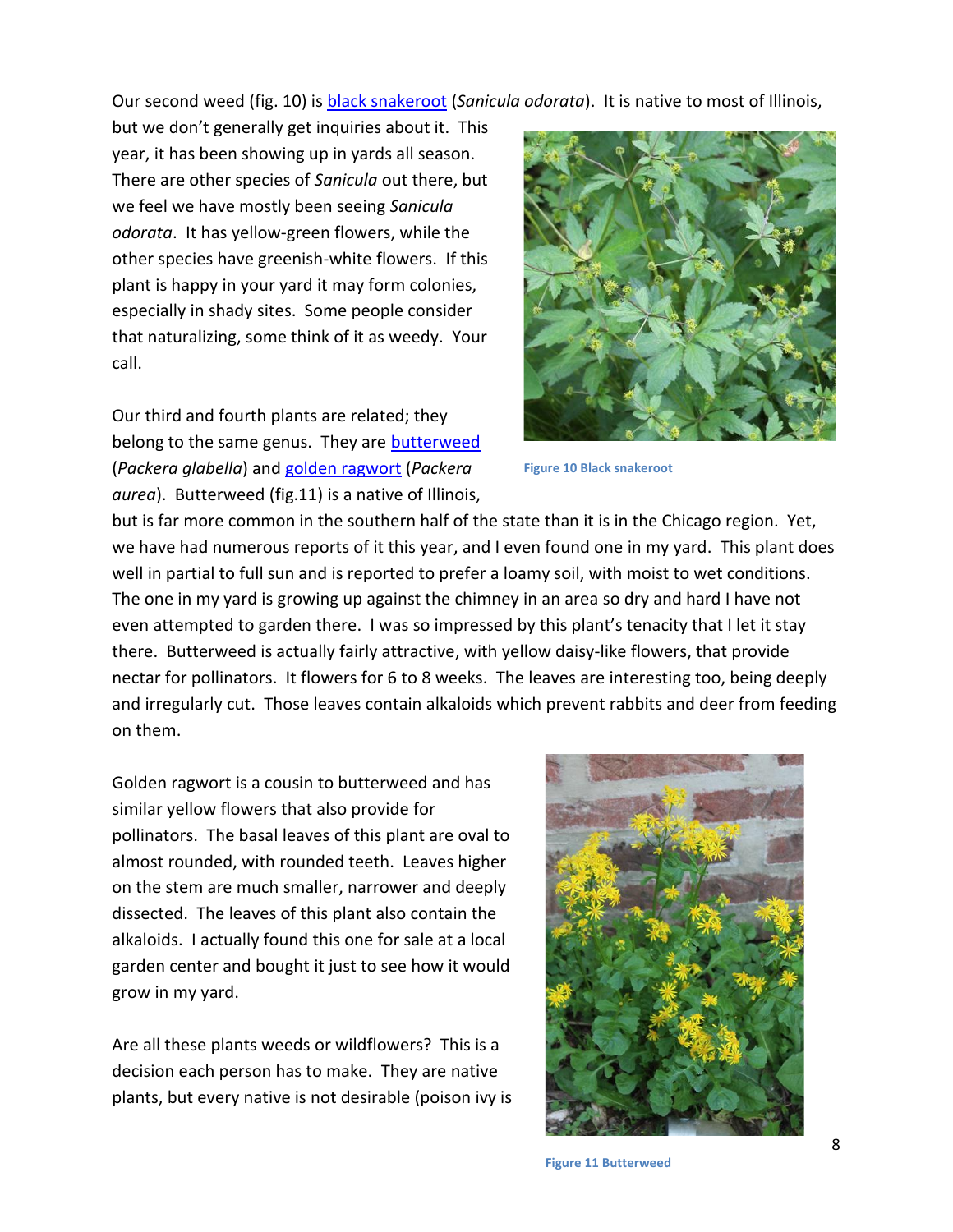native, too). Weigh the pros (benefits to pollinators) and cons (potential to colonize too much) of each plant. I have linked the name of each plant to a webpage, so you can gain more information to make that decision. I wanted to present these here since they are showing up so much in our area. Hopefully, this article at least answers the question "What plant is that?" for you.

Good websites: <http://illinoiswildflowers.info/> <https://bygl.osu.edu/node/1023> [https://farmdoc.illinois.edu/field-crop-production/weeds/what-is-that-yellow-flowered](https://farmdoc.illinois.edu/field-crop-production/weeds/what-is-that-yellow-flowered-plant.html)[plant.html](https://farmdoc.illinois.edu/field-crop-production/weeds/what-is-that-yellow-flowered-plant.html)



# *[Bartlett Tree Experts, Presenting Sponsor of the Plant Clinic.](http://www.bartlett.com/)*

The Plant Health Care Report is prepared by Sharon Yiesla, M.S., Plant Knowledge Specialist and edited by Fredric Miller, Ph.D., Research Entomologist at The Morton Arboretum and Professor at Joliet Junior College; Julie Janoski, Plant Clinic Manager, and Carol Belshaw, Arboretum Volunteer. The information presented is believed to be accurate, but the authors provide no guarantee and will not be held liable for consequences of actions taken based on the information.

Thank you...I would like to thank the volunteers who will be scouting for us this season. They find most of the insects and diseases reported here. The Scouting Volunteers include: Maggie Burnitz, LeeAnn Cosper, Ingrid Giles, Loraine Miranda, and Emma Visee. Your hard work is appreciated. Thanks also to many of the Plant Clinic volunteers for sharing things they find in their own yards and neigborhoods.

Literature/website recommendations: Indicator plants are chosen because of work done by Donald A. Orton, which is published in the book Coincide, The Orton System of Pest and Disease Management. Additional information on growing degree days can be found at: [http://www.ipm.msu.edu/agriculture/christmas\\_trees/gdd\\_of\\_landscape\\_insects](http://www.ipm.msu.edu/agriculture/christmas_trees/gdd_of_landscape_insects) [http://extension.unh.edu/resources/files/Resource000986\\_Rep2328.pdf](http://extension.unh.edu/resources/files/Resource000986_Rep2328.pdf)

This report is available as a PDF at The Morton Arboretum website at <https://www.mortonarb.org/news-publication/plant-healthcare-report?tid=259>

For pest and disease questions, please contact the Plant Clinic. At this time due to the COVID-19 situation, the Plant Clinic building is closed. You can still contact the Plant Clinic via email at